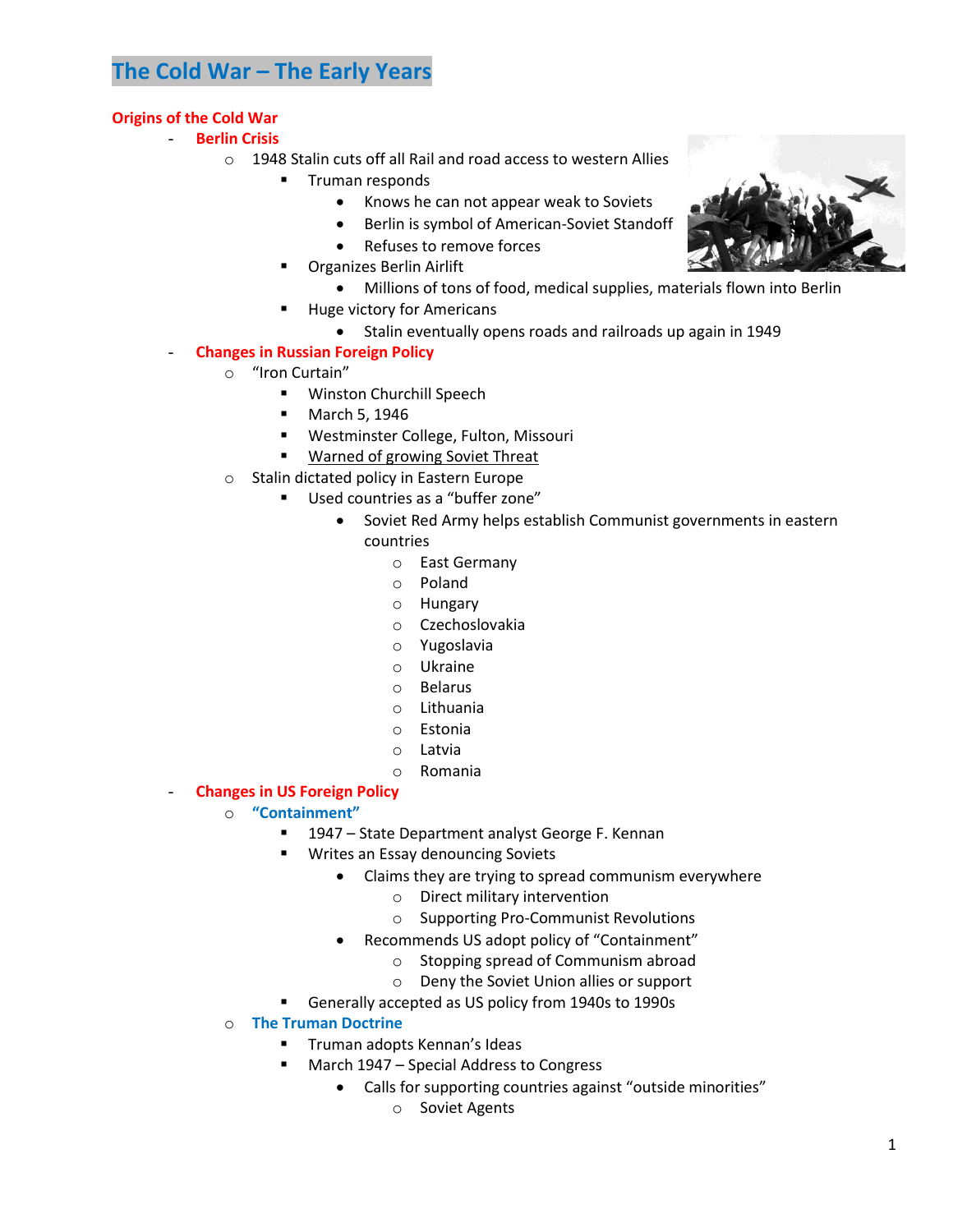- Used immediately
	- Raises money to help factions in Turkey and Greece
- Seen as Quickly polarizing the World
	- Either Pro-American or Pro-Soviet
- **Blame Soviets** 
	- Blocked attempts to unify and stabilize Germany
- **The accepted Foreign Policy during the next 50 years**

# - **Formation of NATO**

- o North Atlantic Treaty Organization
	- Est  $4^{th}$  April, 1949
- o Truman's Idea
- o United Countries of North America and Europe against any attack
	- **Mutual Protection Pact** 
		- USA
		- UK
		- France
		- Italy
		- Canada
		- Netherlands
		- Luxembourg
		- Belgium
		- Denmark
		- Norway
		- Iceland
		- Portugal
		- Greece (1952)
		- Turkey(1952)
		- West Germany (1955)



- o Response to West Germany joining NATO
- o Essentially created by Soviet Union and imposed on its satellite nations
	- Mutual Protection Pact
		- Albania
		- Bulgaria
		- Czechoslovakia
		- East Germany
		- Hungary
		- Poland
		- Romania
		- USSR

#### **The Post-War Scientist Grab**

- o After World War II countries tried to get as many Nazi scientist as they could
	- Top two countries being USA and USSR
	- Some were convicted of War Crimes
	- **Others they looked the other way**
- o During World War II Germany had the most advanced weapons
	- **ME 262**
	- V2
- o *Operation Paperclip*
	- America's Top Catches

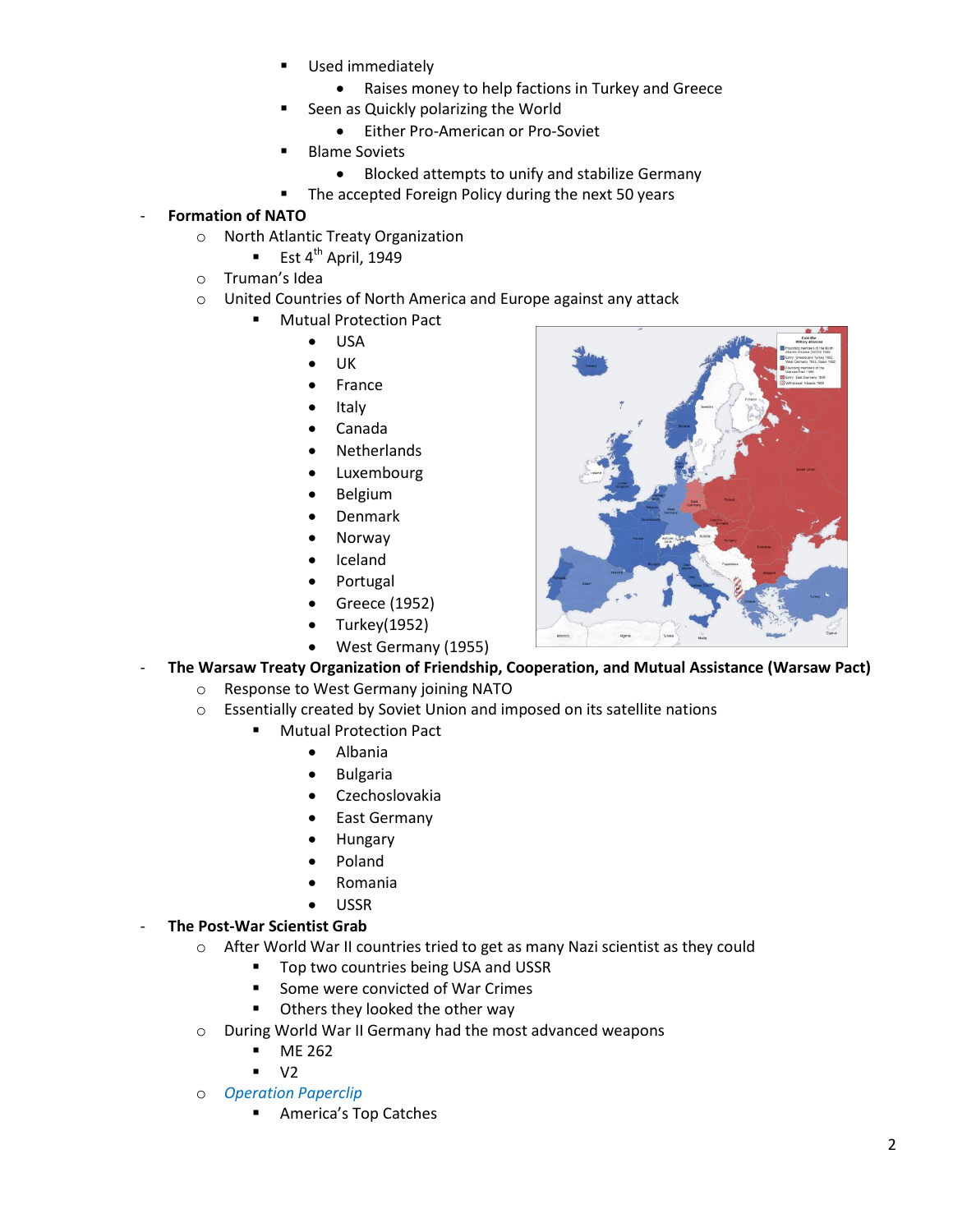- Warner Von Braun
	- Worked on V2 Project
	- Developer of NASA
- **E** Arthur Rudolph
	- V2 Project
	- Helped design Saturn V rocket
- o *Operation Osoaviakhim*
	- Saw German's forced labor as part of war reparations
	- **Information hazy about how many prisoners they had and what they were being used** for
		- Ran by NKVD
		- Soviet's top catch
			- **•** Helmut Grottrup
				- o Electrical Engineer
				- o Did not want to work under Von Braun
				- o V2 Project
				- o Helped develop Soviet Long Range Missiles

## - **Arms Race**

- o 1949 Soviet Union successfully tested first atomic bomb
	- **Sooner than Americans had predicted**
- o Foreign Policy at risk for America
	- **America had upper-hand before**
- o 1952 Americans successfully test Hydrogen bomb
	- **More devastating**
	- **•** Developers feared its possible use
		- Means for Genocide?
	- Soviets test first H-Bomb 1953
- o Race to make more, and more powerful weapons
	- **•** Developments in weapon delivery systems
		- ICBMs and Bombers
			- o First ICBM tested 11 June, 1957
				- 2 months before Soviets
- $\circ$  2011 est. 20,500 nuclear bombs
- **Space Race**
	- o Race to develop Nuclear carrying systems
	- o Race for Space Exploration
	- o Necessity
		- **National Security** 
			- Satellites
			- Nuclear Domination
		- Ideology
			- Governmental superiority
			- Technological Superiority
	- o *Sputnik 1*
		- Oct 4, 1957
		- **Start of Space Race**
		- **Fear of Soviet Capabilities**
	- o **Yuri Gagarin**
		- April 12, 1961
		- **Vostok 1**
		- First Human in Space

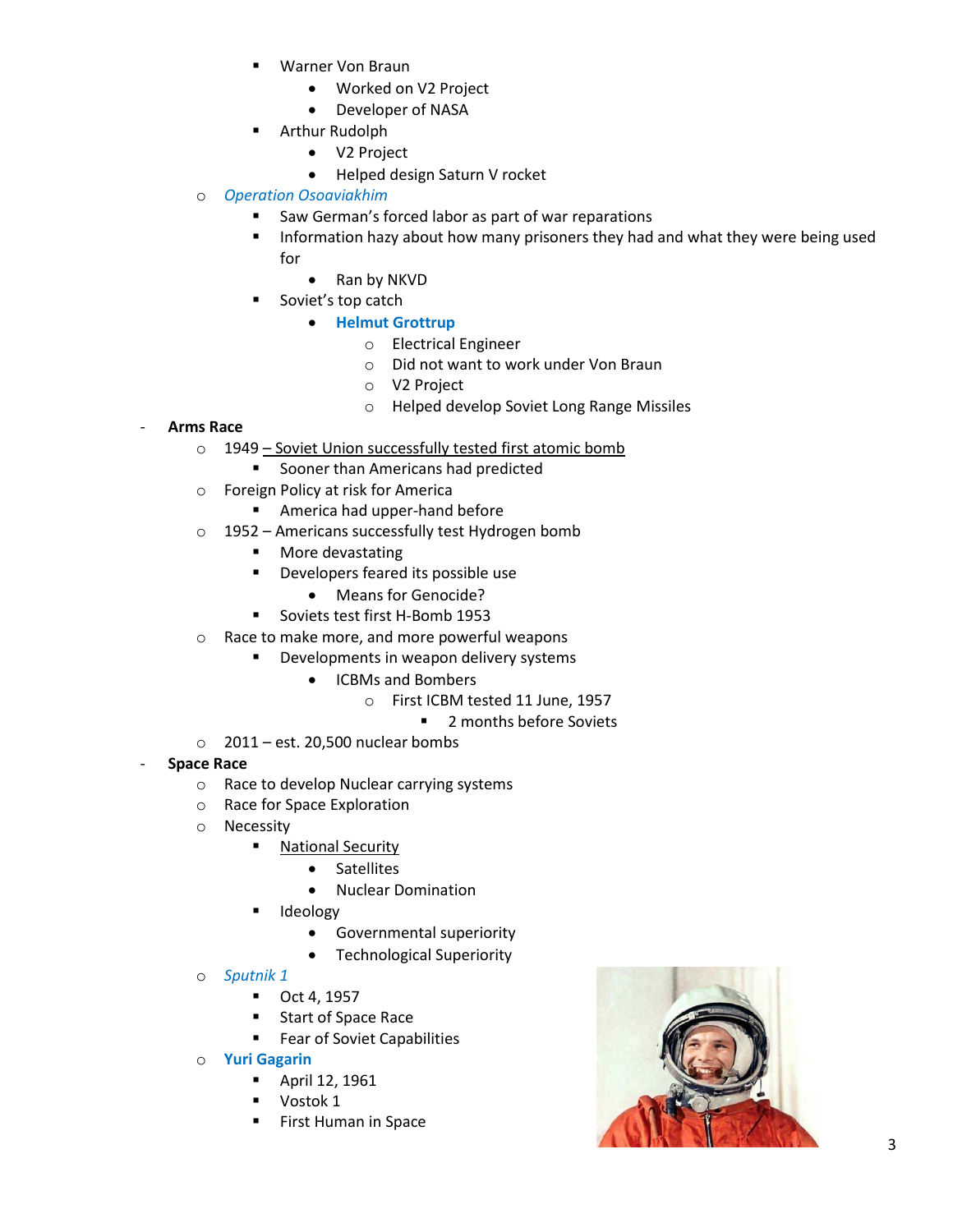- o Neil Armstrong
	- **July 20, 1969**
	- **Apollo 11**
	- **First Man on the Moon**
- o Apollo-Soyuz Test
	- July 15, 1975
	- **Joint Project between USA and USSR** 
		- **•** Began easing tension between two sides

## **The Cold War Heats Up**

## - **Malayan Emergency**

- o 1948 -1960
- o Malayan National Liberation Army
	- **Militant arm of Malayan Communist Party**
	- **Used Guerilla Tactics** 
		- Jungle Fighting
- o British Commonwealth
	- **British Strategies** 
		- Isolate

#### o *"Hearts and Minds"*

- o British Win
	- Grant Independence in 1957

#### - **Korean War**

- o Stalin's Gamble
	- **EXTERN 15 Stalin urged Kim Il Sung to invade South Korea** 
		- Did not Think that USA would actually come to defense of South Korea
- o Invasion of South Korea
	- Summer 1950
		- UN adopts resolution to come to the aid of South Korea
			- US led movement by President Dwight D. Eisenhower
				- o Sends trusted General MacArthur
				- Soviet Union was boycotting Security Council so could not use veto power
					- o Instead supplies North Korean forces
						- **Mig Fighters**
						- "Advisors"
- o The War
	- **US Troops land and help South Koreans secure Pusan Perimeter**
	- Sept 1950 Force lands near Inchon
		- Cuts off North Korean troops from supplies
			- o North Korean soldiers forced to surrender
	- Nov 1950 UN forces push all the way to the Yalu River
		- **•** Border with China
		- China gets scared with ferocity of attack
		- o Orders Chinese Red Army into the battle
	- Winter 1950-1951
		- Fierce Winter fighting
		- Chinese rely on numerical superiority
		- UN troops rely on technological advantages
	- Stalemate 1951 1953
		- $\bullet$  Able to re-establish line along 38<sup>th</sup> Parallel
		- Armistice signed July 27, 1953

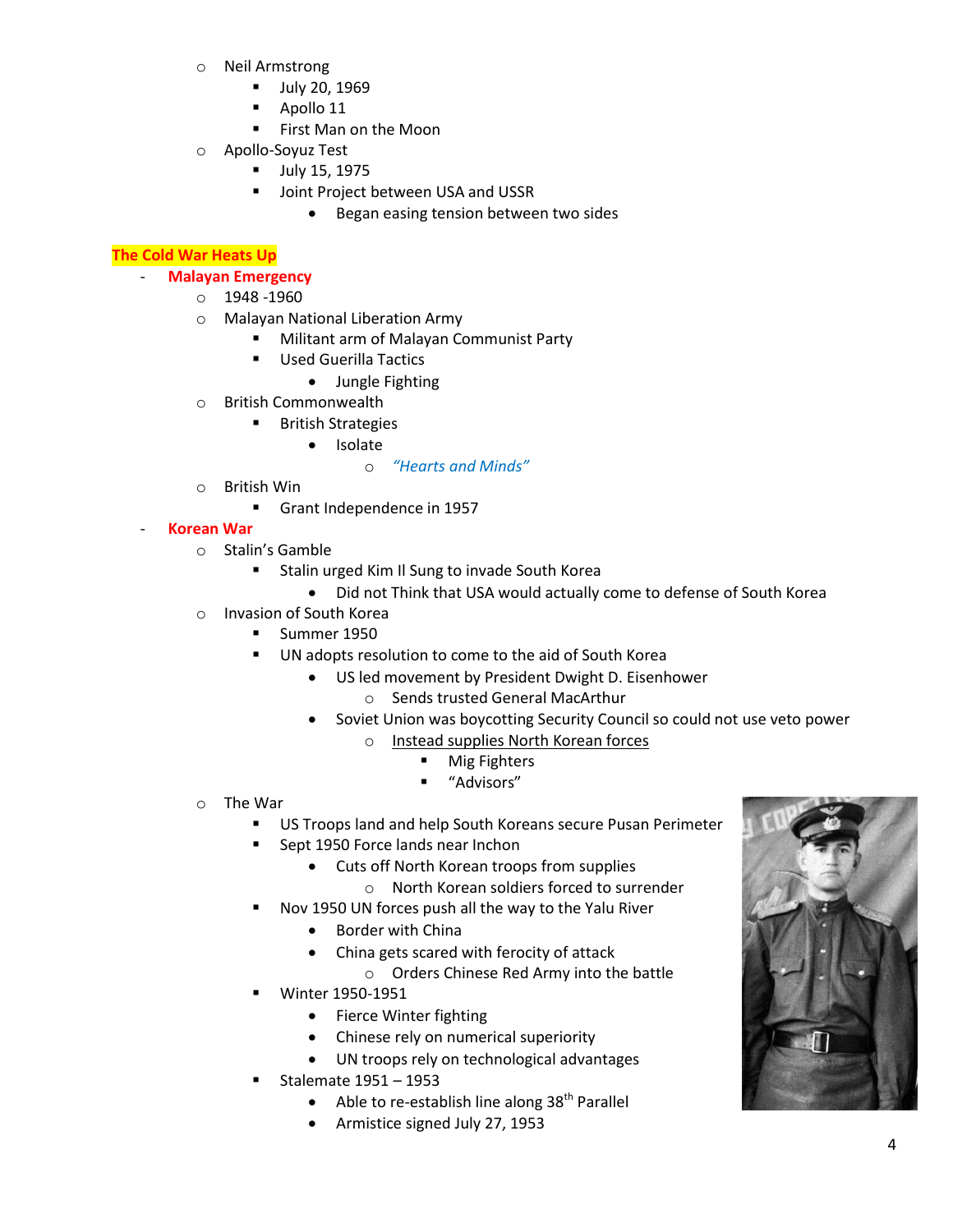#### **A New Era in Russia**

#### - **End of Stalin**

- o Post-War Russia Oppression
	- Returning veterans questioned
		- Sent to camps
		- Executed
- o Doctors Plot
	- **EXTER** Letter warning Stalin of plot to murder him
	- 7 doctors (including Stalin's personal physician) arrested, tortured, confessed
- o Stalin very paranoid in late years
	- Convinced of a Jewish Plot
	- **Another Purge seems at hand**
- o Mar 5, 1953
	- $\blacksquare$  Stalin dies from a stroke
	- **Buried next to Lenin in mausoleum** 
		- Considered to be a hero
		- Oct 31, 1961 body moved to burial at Kremlin Wall
		- Part of process of *de-Stalinization*
- o Nikita Khrushchev Takes over

#### - **De-Stalinization**

- o *Khrushchev's Secret Speech*
	- **June 4, 1956**
	- **EXECR** Critical of Stalin's Rule
	- Reaffirms Communist ideals
- o Attempt to eliminate the mythical perceptions about Stalin
- o Begin to free prisoners from Gulags
	- Camp conditions improved

#### - **Nikita Khrushchev**

- o Reforms
	- **Tried to improve standard of living**
	- **Allowed greater intellectual freedom** 
		- *One Day in the Life of Ivan Denisovich*
	- "Virgin Lands"
		- Encouraged agriculture in Kazakh Republic
	- Spent more money on scientific advancement
		- Sputnik
- o Eastern Europe
	- **Established Warsaw Pact**
	- **Hungary** 
		- **Imre Nagy** took de-Stalinization as meaning that communist states had more freedom
			- o Released state controls
			- o Freed Anti-Communist Prisoners
			- o Tried to break away from Warsaw Pact
		- Khrushchev sends in Red Army
			- o 20,000+ Killed
			- o Nagy replaced by Janos Kadar
				- **Nagy Executed in 1958**
	- East Berlin
		- August 12/13, 1961
		- Wall built dividing East and West Berlin